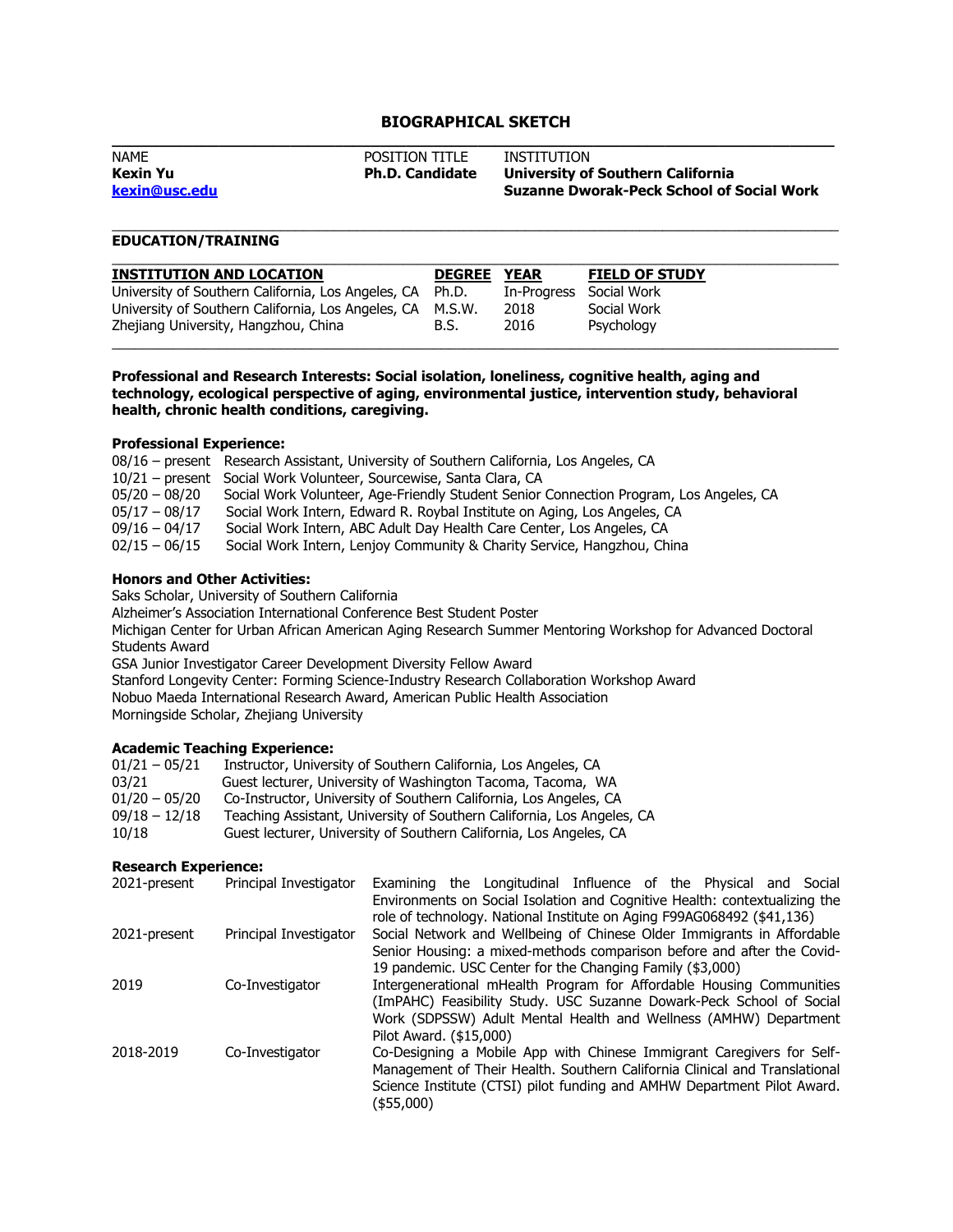2017-2018 Principal Investigator Intergenerational Mobile Technology Opportunities Program (IMTOP) Pilot Study. USC Hamovitch Research Center Research Award. (\$8,500)

#### **Publication:**

**Yu, K.,** Wild, K., Potempa, K., Hampstead, B. M., Lichtenberg, P. A., Struble, L. M., Pruitt, P., Alfaro, E. L., Lindsley, J., MacDonald, M., Kaye, J. A., Silbert, L. C., & Dodge, H. H. (2021). The Internet-Based Conversational Engagement Clinical Trial (I-CONECT) in Socially Isolated Adults 75+ Years Old: Randomized Controlled Trial Protocol and COVID-19 Related Study Modifications. Frontiers in Digital Health, 3, 714813.<https://doi.org/10.3389/fdgth.2021.714813>

**Yu, K.,** Wu, S., Liu, R., & Chi, I. (2021). Harnessing mobile technology to support type 2 diabetes self-management among Chinese and Hispanic immigrants: A mixed-methods acceptability study. Journal of Ethnic & Cultural Diversity in Social Work, 0(0), 1–14.<https://doi.org/10.1080/15313204.2021.1949775>

**Yu, K.,** Wu, S., Jang, Y., Chou, C., Wilber, K., Aranda, M. & Chi, I. (2021). Longitudinal assessment of the relationships between geriatric conditions and loneliness. JAMDA, 22 (5), 1107-1113.e1. <https://doi.org/10.1016/j.jamda.2020.09.002>

**Yu K**., Wu S., Chi I. (2021). Internet Use and Loneliness of Older Adults Over Time: The Mediating Effect of Social Contact. J Gerontol B Psychol Sci Soc Sci., 76(3):541-550. doi: 10.1093/geronb/gbaa004. PMID: 31942629.

Liu, M., Jiang, T., **Yu, K.,** Wu, S., Jordan-Marsh, M. & Chi, I. (2020). Care Me Too: A mobile app for engaging Chinese immigrant caregivers in self-care and its user experience testing. JMIR Formative Research, 4(12), e20325– e20325. [https://doi.org/10.2196/20325.](https://doi.org/10.2196/20325)

**Yu, K.**, Wu, S., Lee, P., Wu, D., Hsiao, H., Tseng, Y., Wang, Y., Cheng, C., Wang, Y., Lee, S., Chi, I. (2020) Longitudinal effects of an intergenerational mHealth program for older Type 2 Diabetes patients in a rural area. The Science of Diabetes Self-Management and Care, 46(2), 206-216. [https://doi.org/10.1177/0145721720907301.](https://doi.org/10.1177/0145721720907301)

Sengupta, S., **Yu, K.**, & Zahiri, B. (2018). Know-Stress. In M Tambe & E Rice (Eds). Artificial Intelligence and Social Work, (pp. 153-168). Cambridge, UK: Cambridge University Press.

Hoben, M., Clarke, A., Huynh, K. T., Kobagi, N., Kent, A., Hu, H., Pereira, R.A., Xiong, T., **Yu, K.**, Xiang, H. and Yoon, M.N., (2017). Barriers and facilitators in providing oral care to nursing home residents, from the perspective of care aides: A systematic review and meta-analysis. International Journal of Nursing Studies, 73, 34-51. [https://doi.org/10.1016/j.ijnurstu.2017.05.003.](https://doi.org/10.1016/j.ijnurstu.2017.05.003)

Du, N., **Yu, K**., Ye, Y., & Chen, S. (2016). Validity study of Patient Health Questionnaire-9 items for internet screening in depression among Chinese university students. Asia-Pacific Psychiatry. [https://doi](https://doi-org.libproxy2.usc.edu/10.1111/appy.12266)[org.libproxy2.usc.edu/10.1111/appy.12266.](https://doi-org.libproxy2.usc.edu/10.1111/appy.12266)

#### **Conference Presentation**:

**Yu, K.,** Ng, K. (Abstract accepted) Biological Pathways Underlying the Longitudinal Association Between Loneliness and Cognitive Decline [Paper presentation]. Gerontological Society of America Annual Scientific Meeting, Phoenix, AZ., and Online.

**Yu, K.,** Wild, K., Silbert., L., Kaye, J., Dodge, H. (Abstract accepted) Comparing the Emotion Status of Individuals With MCI to Their Cognitively Normal Counterparts: I-CONECT Project. [Paper presentation]. Gerontological Society of America Annual Scientific Meeting, Phoenix, AZ., and Online.

**Yu, K.** (Abstract accepted) Examining Social Isolation as a Mediator for the Environmental Influence on Cognitive Functioning. [Paper presentation]. Gerontological Society of America Annual Scientific Meeting, Phoenix, AZ., and Online.

**Yu, K**., Fausto, B., (Abstract accepted) Loneliness, Sleep Quality and Cognitive Function in Community-Dwelling Older Adults. [Paper presentation]. Gerontological Society of America Annual Scientific Meeting, Phoenix, AZ., and Online.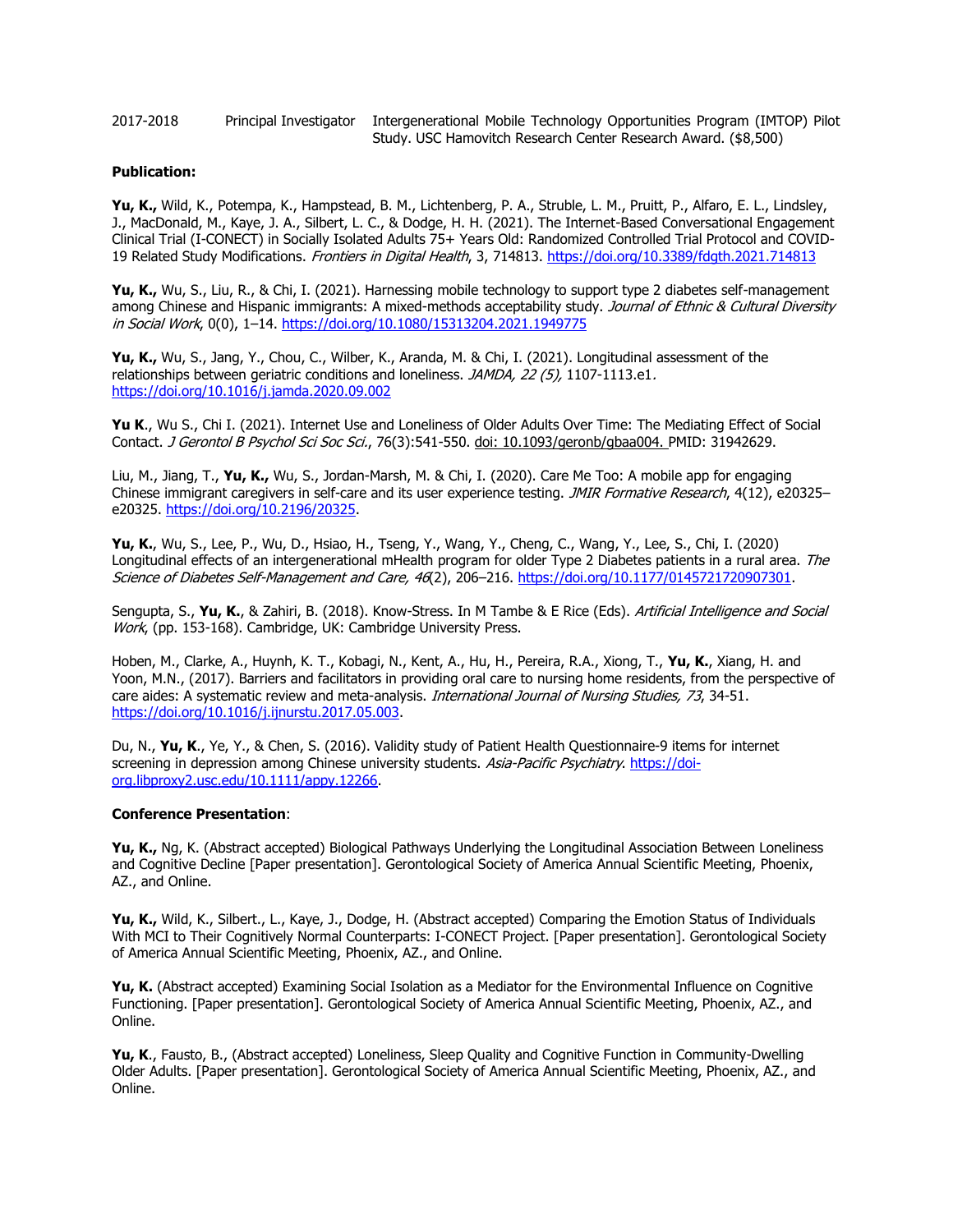**Yu, K**., Wild, K., Silbert., L., Kaye, J., Dodge, H. (2021) Emotion Characteristics of Older Adults with MCI among a Socially Isolated Cohort Using NIH Toolbox: I-CONECT study [Poster presentation]. Alzheimer's Association International Conference, Denver, CO. and online.

Fausto, B., **Yu, K**., (2021) Neighborhood Environment and Cognition in Older Adults: Exploring the Mediating Effect of Physical Activity [Poster presentation]. Alzheimer's Association International Conference, Denver, CO. and online.

**Yu, K**., Aranda, M., Wu, S., Chi, I. (2021). Big-5 Personality and Loneliness in Older Adults: A Growth Curve Model for Two Parallel Processes [Paper presentation]. Society for Social Work and Research Annual Conference, Online.

**Yu, K**., Taylor, H., (2021) Conceptualization and Measurements of Social Isolation and Loneliness [Paper presentation]. American Geriatric Society Virtual Annual Scientific Meeting, Online.

**Yu, K**., Jiang, H., Liu, M., Wu, S., Jordan-Marsh, M., Chi, I. (2020). Discerning unmet self-care need and co-design of a mobile app with Chinese immigrant caregivers to promote self-care [Paper presentation]. Gerontological Society of America Annual Scientific Meeting, Online.

**Yu, K**., Wu, S., Liu, R., Chi, I. (2020), Mobile technology adoption for Type 2 Diabetes management among Chinese and Hispanic immigrants: A qualitative pilot study [Paper presentation]. American Public Health Association Annual Meeting, Online.

Liu, R., Wu, S., **Yu, K.**, Chi, I. (2020). Self-Care experience among middle-aged to older Chinese and Hispanic immigrants with Type 2 Diabetes in Los Angeles [Paper presentation]. American Public Health Association Annual Meeting, Online.

**Yu, K**., Wu, S., Chi, I. (2020). How does the environments in affordable senior housing influencing Type 2 Diabetes management? Perspectives from stakeholders [Paper presentation]. American Public Health Association Annual Meeting, Online.

Wu, S., Yu, K., Chi, I. (2020). Assessing feasibility of implementing a Type 2 Diabetes mHealth program in affordable senior housing [Paper presentation]. American Public Health Association Annual Meeting, Online.

**Yu, K.,** Wu, S., Chi, I. (2020). Longitudinal assessment of geriatric conditions and loneliness [Poster presentation]. American Public Health Association Annual Meeting, Online.

**Yu, K**., Wu, S., Chi, I. (2019). Internet use and loneliness of older adults over time: The mediation effect of social contact [Paper presentation]. Gerontological Society of America Annual Scientific Meeting, Austin, TX.

**Yu, K.**, Wu, S., Liu, M., Jiang, H., Chi, I. (2019). Reflective thinking of the CSMP app co-design and alpha-testing process [Paper presentation]. Gerontological Society of America Annual Scientific Meeting, Austin, TX.

Wu, S., **Yu, K**., Liu, M., Jiang H., Chi, I. (2019). Beta-testing of a CSMP app: An assessment of usability, utilities, and challenges [Paper presentation]. Gerontological Society of America Annual Scientific Meeting, Austin, TX.

**Yu, K.,** Wu, S., Chi, I. (2019). A scoping review of risk and protective factors of social isolation and loneliness among older adults [Poster presentation]. Society for Social Work and Research Annual Conference, San Francisco, CA.

**Yu, K.,** Wu, S., Chi, I. (2018). Feasibility and acceptance of IMTOP intervention with Chinese recent immigrants: A mixed-method pilot study [Paper presentation]. Gerontological Society of America Annual Scientific Meeting, Boston, MA.

**Yu, K.,** Chi, I., (2018). Intergenerational relationships and social isolation of older adults in rural China [Paper presentation]. Gerontological Society of America Annual Scientific Meeting, Boston, MA.

**Yu, K**., Wu, S., Lee, P., Hsiao, H., Chi, I.(2018). Effects of a mHealth intervention for older adults with diabetes in a rural area in Taiwan: Difference in differences comparisons [Poster presentation]. American Public Health Association Annual Meeting, San Deigo, CA.